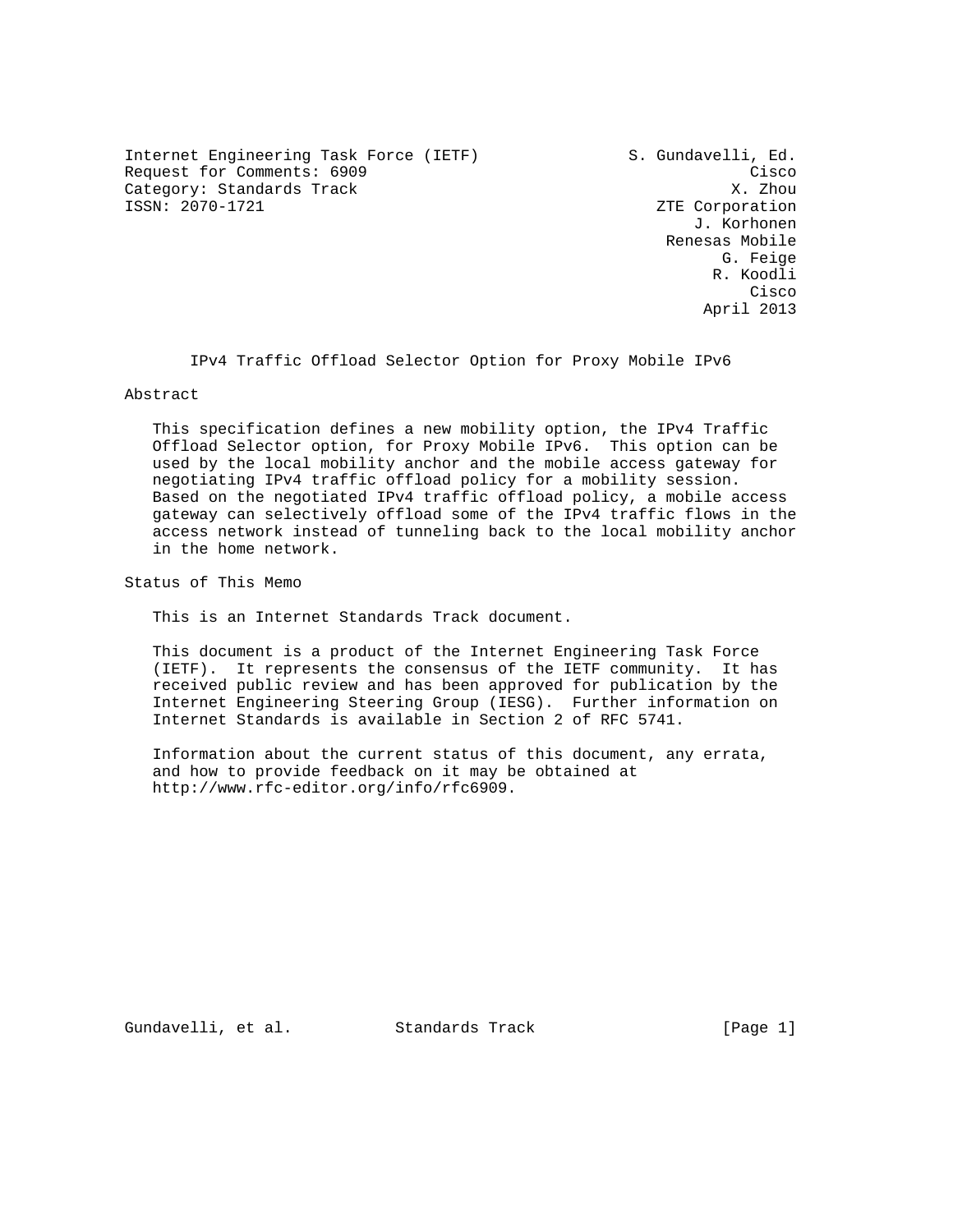## Copyright Notice

 Copyright (c) 2013 IETF Trust and the persons identified as the document authors. All rights reserved.

 This document is subject to BCP 78 and the IETF Trust's Legal Provisions Relating to IETF Documents

 (http://trustee.ietf.org/license-info) in effect on the date of publication of this document. Please review these documents carefully, as they describe your rights and restrictions with respect to this document. Code Components extracted from this document must include Simplified BSD License text as described in Section 4.e of the Trust Legal Provisions and are provided without warranty as described in the Simplified BSD License.

## Table of Contents

|       | 4. Protocol Configuration Variables 11 |
|-------|----------------------------------------|
| $5 -$ |                                        |
|       |                                        |
|       |                                        |
|       |                                        |
|       |                                        |
|       |                                        |

### 1. Introduction

 Mobile operators are expanding their network coverage by integrating various access technology domains (e.g., Wireless LAN, CDMA, and Long-Term Evolution (LTE)) into a common IP mobility core. The Third Generation Partnership Project (3GPP) S2a Proxy Mobile IPv6 [TS23402] reference point, specified by the 3GPP system architecture, defines the protocol interworking for building such integrated multi-access networks. In this scenario, the mobile node's IP traffic is always tunneled back from the mobile access gateway [RFC5213] in the access network to the local mobility anchor in the home network. Currently, there is no mechanism for allowing some of the subscriber's IP flows to be offloaded in the access network.

Gundavelli, et al. Standards Track [Page 2]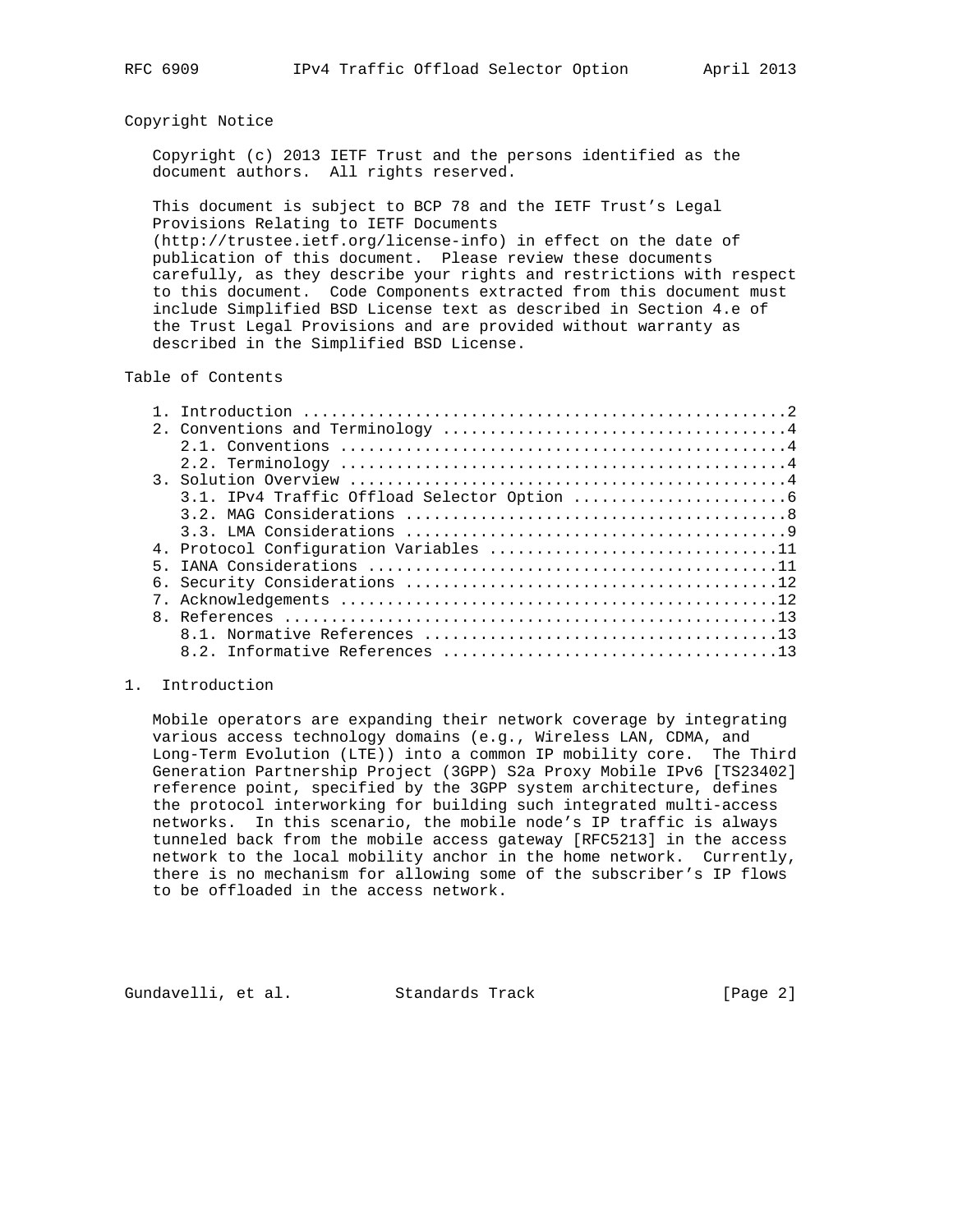With the exponential growth in mobile data traffic, mobile operators are exploring new ways to offload some of the IP traffic flows at the nearest access edge. The offload is intended either for local service access in the access network or for Internet offload through the access network when there is an Internet peering point. Not all IP traffic flows need to be routed back to the home network; the traffic that does not require IP mobility support can be offloaded at the mobile access gateway in the access network. This approach allows efficient usage of the mobile packet core, which helps in lowering transport costs. To identify the IP flows that need to be offloaded, the local mobility anchor in the home network can deliver the IP flow policy to the mobile access gateway in the access network. It is up to an operator's discretion to classify the traffic for offload. One operator might choose to offload everything except traffic (such as Voice over IP) that requires QoS services. Another might choose to offload only HTTP traffic. This specification is only concerned with matching IP traffic against a given flow selector and classification of IP traffic for offloading purposes. This approach has one limitation with respect to identifying encrypted traffic: IPsec-encrypted traffic with no visibility into the application payload cannot be selected for offload.

 This document defines a new mobility option, the IPv4 Traffic Offload Selector option (see Section 3.1), for Proxy Mobile IPv6 (PMIPv6). This option can be used by the local mobility anchor and the mobile access gateway for negotiating IPv4 traffic offload policy for a mobility session. This IPv4 traffic offload policy identifies the flow selectors that can be used for selecting the flows that can be offloaded at the access edge. Since the mobile node's IP address topologically belongs to the home network, the offloaded IPv4 traffic flows may need to be NAT [RFC2663] translated. These offloaded flows will not have mobility support as the NAT becomes the anchor point for those flows. However, when the traffic is offloaded for local service access as opposed to Internet offload, NAT translation may not be needed if the mobile access gateway is in the path for the return traffic. The decision on when to apply NAT translation can be based on local configuration on the mobile access gateway. There are better ways to address the offload problem for IPv6, and with the goal not to create a NAT66 requirement, this specification therefore does not address traffic offload support for IPv6 flows.

Gundavelli, et al. Standards Track [Page 3]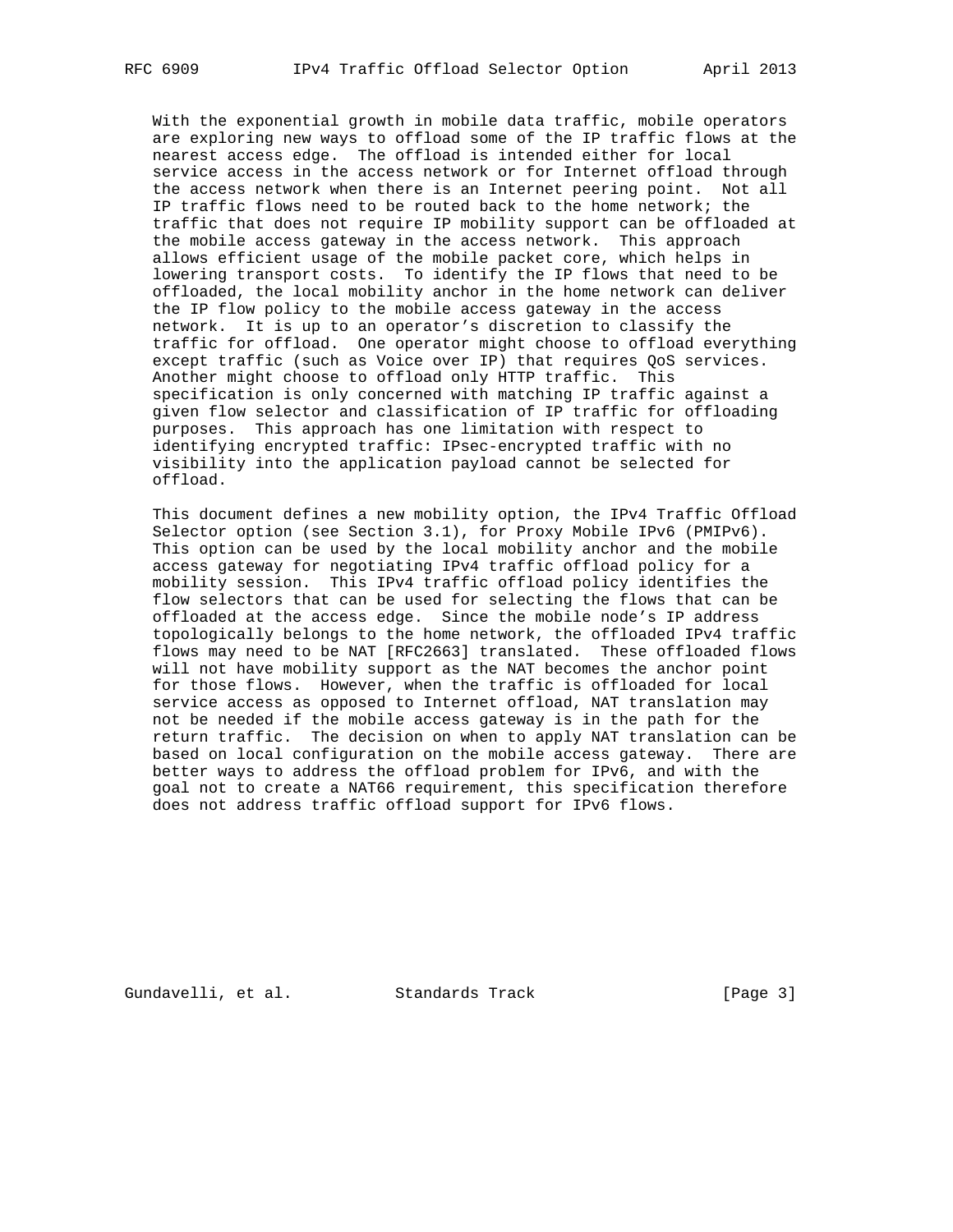# 2. Conventions and Terminology

### 2.1. Conventions

 The key words "MUST", "MUST NOT", "REQUIRED", "SHALL", "SHALL NOT", "SHOULD", "SHOULD NOT", "RECOMMENDED", "MAY", and "OPTIONAL" in this document are to be interpreted as described in RFC 2119 [RFC2119].

### 2.2. Terminology

 All the mobility-related terms used in this document are to be interpreted as defined in the base Proxy Mobile IPv6 specifications [RFC5213] [RFC5844]. Additionally, this document uses the following terms:

### IP Flow

 IP flow [RFC5101] represents a set of IP packets that match a traffic selector (TS). The selector is typically based on the source IP address, destination IP address, source port, destination port, and other fields in upper-layer headers.

# IP Traffic Offload

 IP traffic offload is the approach of selecting specific IP flows and routing them through the access network instead of tunneling them to the home network. Offload can also be between two access networks (e.g., moving some of the traffic from LTE access to WLAN access).

## 3. Solution Overview

 Figure 1 illustrates the scenario where the mobile access gateway in an access network has enabled IPv4 traffic offload support for a mobility session. The offload decision is based on the IPv4 traffic offload policy that it negotiated with the local mobility anchor in the home network. For example, all the HTTP flows may be offloaded at the mobile access gateway, and all the other flows for that mobility session are tunneled back to the local mobility anchor. The offloaded flows typically have to be NAT translated, and this specification does not impose any restrictions on the location of the NAT function. It is possible for the NAT function to be co-located with the mobile access gateway or located somewhere at the edge of the access network. When the NAT function is not co-located with the mobile access gateway, offloaded traffic flows must be delivered through the local access network between the mobile access gateway and the NAT function, for example, through a VLAN or a point-to-point link. The exact means for this delivery are outside the scope of

Gundavelli, et al. Standards Track [Page 4]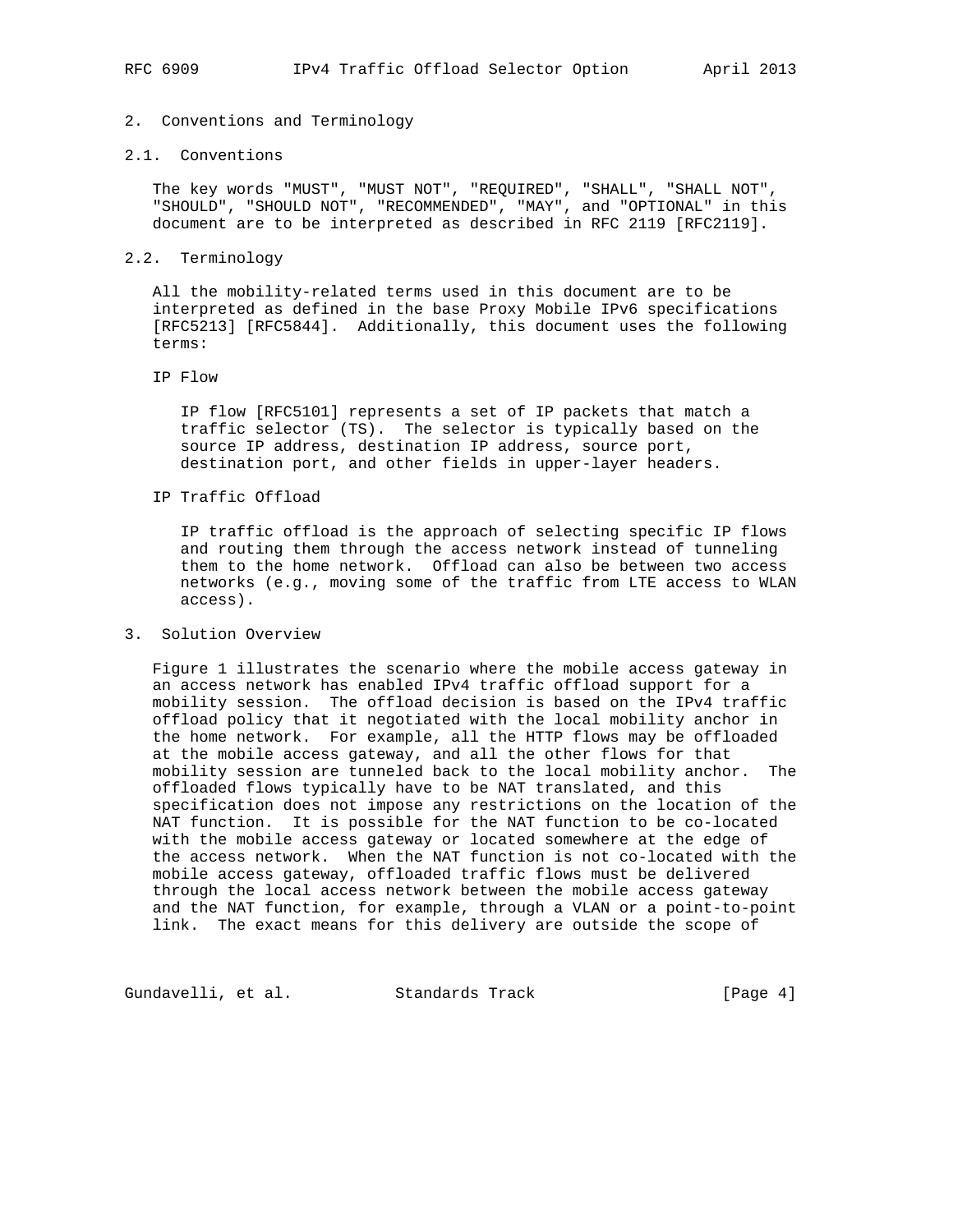this document. If the offloaded IPv4 flows are for local service access and reverse traffic from the local service device can be routed to the mobile node through the mobile access gateway, the offloaded flows may be delivered directly to a local service device.

 The traffic selectors in the IPv4 traffic offload policy are used to classify the traffic, so it can be offloaded at the access network. These parameters include source IP address, destination IP address, TCP/UDP port numbers, and other fields. The format of the IPv4 binary traffic selector is specified in Section 3.1 of [RFC6088].



Figure 1: IPv4 Traffic Offload Support at the MAG

 Figure 2 explains the operational sequence of the Proxy Mobile IPv6 protocol signaling message exchange between the mobile access gateway (MAG) and the local mobility anchor (LMA) for negotiating the IPv4 traffic offload selectors. The details related to DHCP transactions or Router Advertisements on the access link are not shown here as

Gundavelli, et al. Standards Track [Page 5]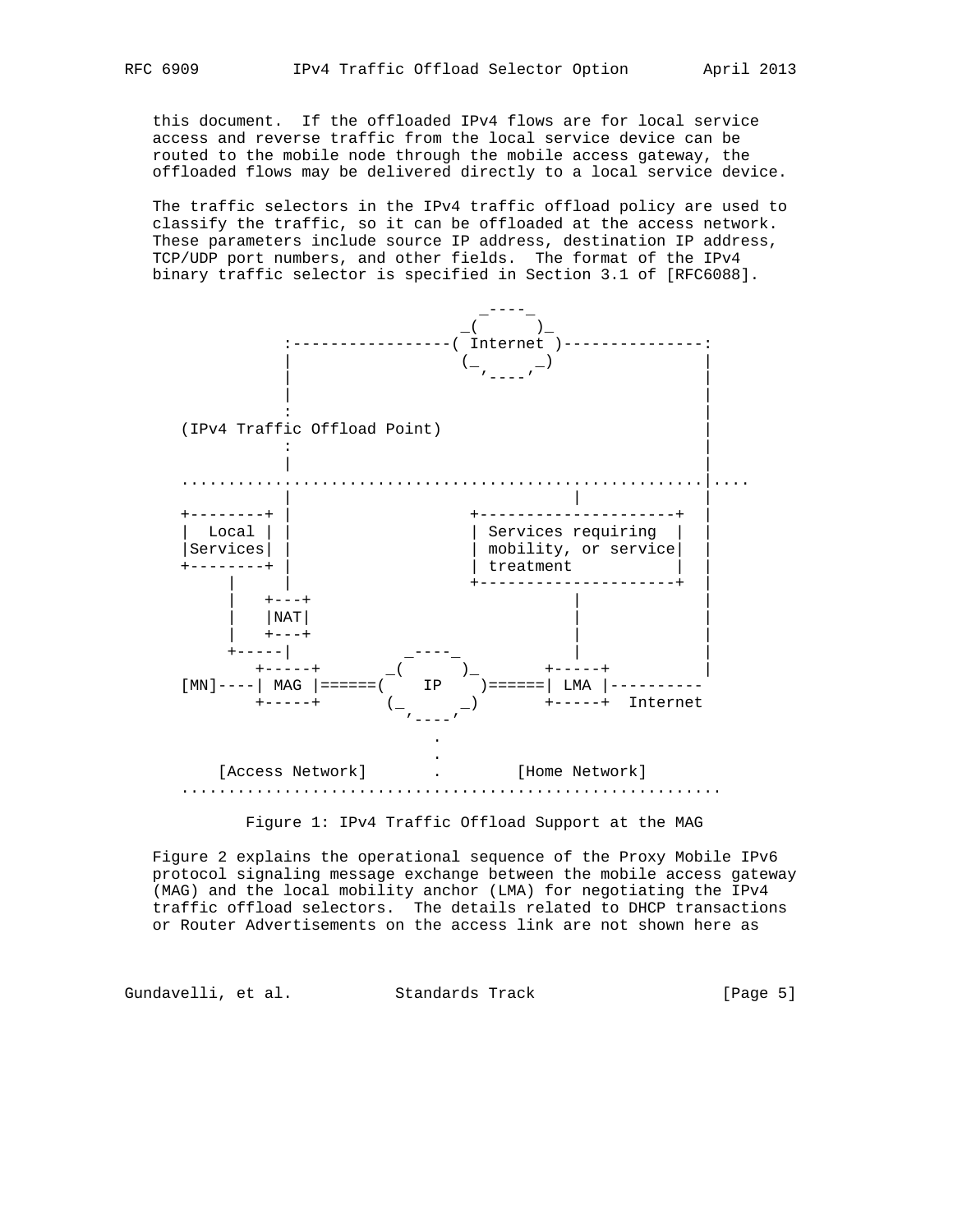that is not the key focus of this specification. The use of IPv4 Traffic Selector option in the Proxy Binding Update is for allowing the MAG to request the LMA for the IPv4 traffic offload policy.

| MAG (NAT)<br>ΜN | LMA |    |                                          |
|-----------------|-----|----|------------------------------------------|
|                 |     |    | Mobile Node Attach                       |
|                 |     |    | 2. Proxy Binding Update (IPv4TS)         |
|                 |     | 3. | Proxy Binding Acknowledgement (IPv4TS)   |
|                 |     | 4. | Tunnel/Route Setup                       |
|                 |     | 5. | Installing the traffic offload rules     |
|                 |     |    | 6. IPv4 packet from mobile node          |
|                 |     |    | 7. Offload rule applied (Tunnel/offload) |
|                 |     |    |                                          |

Figure 2: Exchange of IPv4 Traffic Offload Selectors

3.1. IPv4 Traffic Offload Selector Option

 A new mobility option, the IPv4 Traffic Offload Selector option (53), is defined for use in Proxy Binding Update (PBU) and Proxy Binding Acknowledgement (PBA) messages exchanged between a mobile access gateway and a local mobility anchor. This option is used for carrying the IPv4 traffic offload policy. This policy identifies the IPv4 traffic flow selectors that can be used by the mobile access gateway for enforcing the offload policy.

The alignment requirement for this option is 4n.

| 0 1 2 3 4 5 6 7 8 9 0 1 2 3 4 5 6 7 8 9 0 1 2 3 4 5 6 7 8 9 0 1 |  |  |  |  |  |          |  |                             |      |  |  |  |        |  |  |
|-----------------------------------------------------------------|--|--|--|--|--|----------|--|-----------------------------|------|--|--|--|--------|--|--|
|                                                                 |  |  |  |  |  |          |  |                             |      |  |  |  |        |  |  |
|                                                                 |  |  |  |  |  |          |  |                             | Type |  |  |  | Length |  |  |
|                                                                 |  |  |  |  |  |          |  |                             |      |  |  |  |        |  |  |
| М                                                               |  |  |  |  |  | Reserved |  |                             |      |  |  |  |        |  |  |
|                                                                 |  |  |  |  |  |          |  |                             |      |  |  |  |        |  |  |
|                                                                 |  |  |  |  |  |          |  | Traffic Selector Sub-option |      |  |  |  |        |  |  |
|                                                                 |  |  |  |  |  |          |  |                             |      |  |  |  |        |  |  |

Figure 3: IPv4 Traffic Offload Selector Option

#### Type 53

Length

 8-bit unsigned integer indicating the length in octets of the option, excluding the type and length fields.

Gundavelli, et al. Standards Track [Page 6]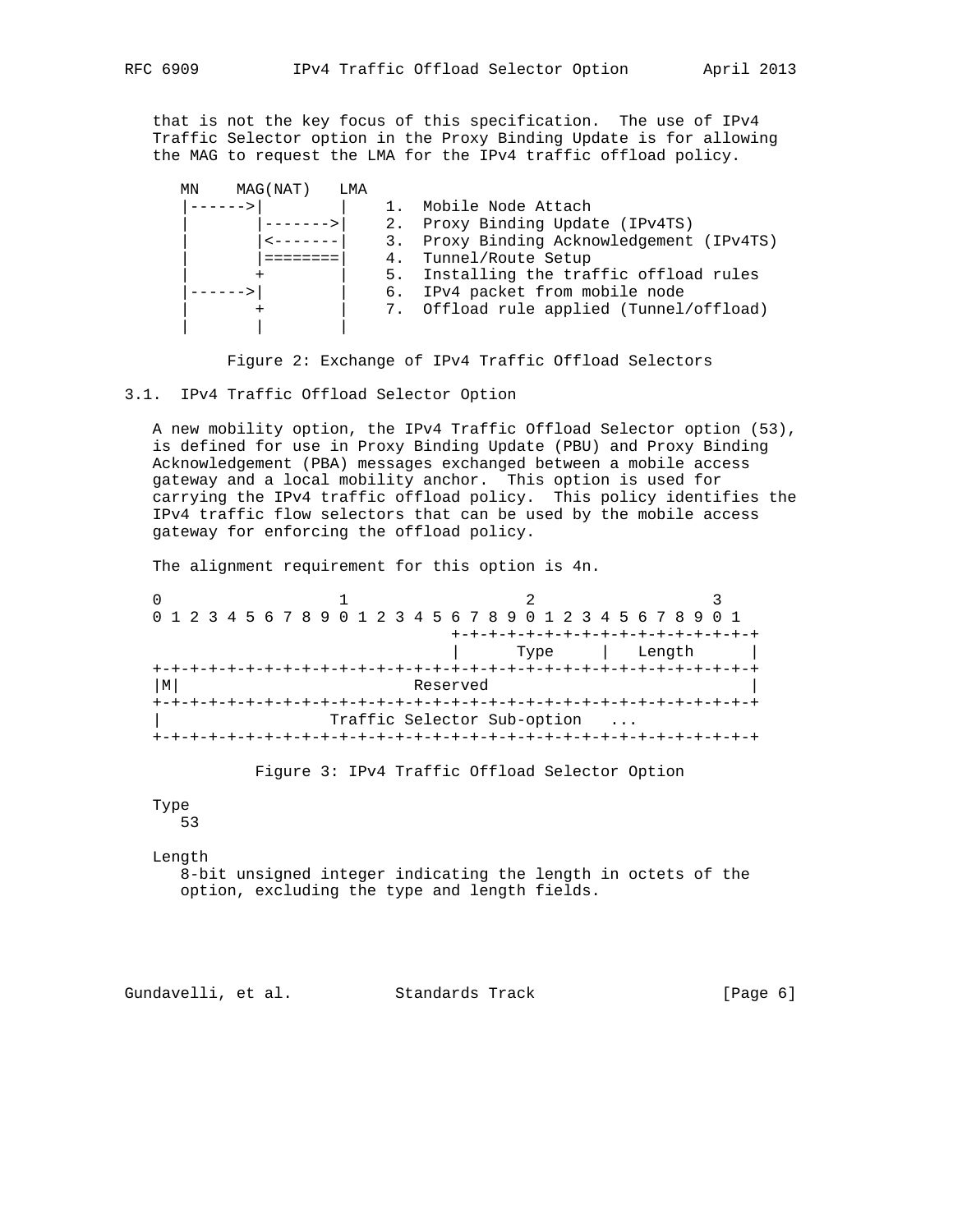Offload Mode (M) Flag This field indicates the offload mode.

> If the (M) flag value is set to a value of (0), it is an indication that the IPv4 flow(s) that match the traffic selectors in the Traffic Selector sub-option [RFC6089] and that are associated to that mobility session have to be offloaded at the mobile access gateway. All the other IPv4 flows associated with that mobility session and not matching the traffic selectors have to be tunneled to the local mobility anchor.

> If the (M) flag value is set to a value of (1), it is an indication that all the IPv4 flows associated to that mobility session except the IPv4 flow(s) matching the traffic selectors in the Traffic Selector sub-option have to be offloaded at the mobile access gateway. All the IPv4 flows associated with that mobility session and matching the traffic selectors have to be tunneled back to the local mobility anchor.

#### Reserved

 This field is unused for now. The value MUST be initialized to 0 by the sender and MUST be ignored by the receiver.

Traffic Selector Sub-option

 The Traffic Selector sub-option includes the parameters used to match packets for a specific flow binding. This is an optional sub-option when the IPv4 Traffic Selector option is carried in a Proxy Binding Update message but is a mandatory sub-option when the IPv4 Traffic Selector option is carried in a Proxy Binding Acknowledgement message. The format of the Traffic Selector sub option is defined in Section 4.2.1.4 of [RFC6089]. This sub option includes a TS Format field, which identifies the format of the flow specification included in that sub-option. The values for that field are defined in Section 3 of [RFC6088] and are repeated here for completeness. When the value of the TS Format field is set to (1), the format that follows is the IPv4 binary traffic selector specified in Section 3.1 of [RFC6088], and that support is mandatory for this specification. The text specified in this section takes precedence over what is specified in [RFC6088] and [RFC6089].

1: IPv4 binary traffic selector

 2: IPv6 binary traffic selector (not used by this specification)

Gundavelli, et al. Standards Track [Page 7]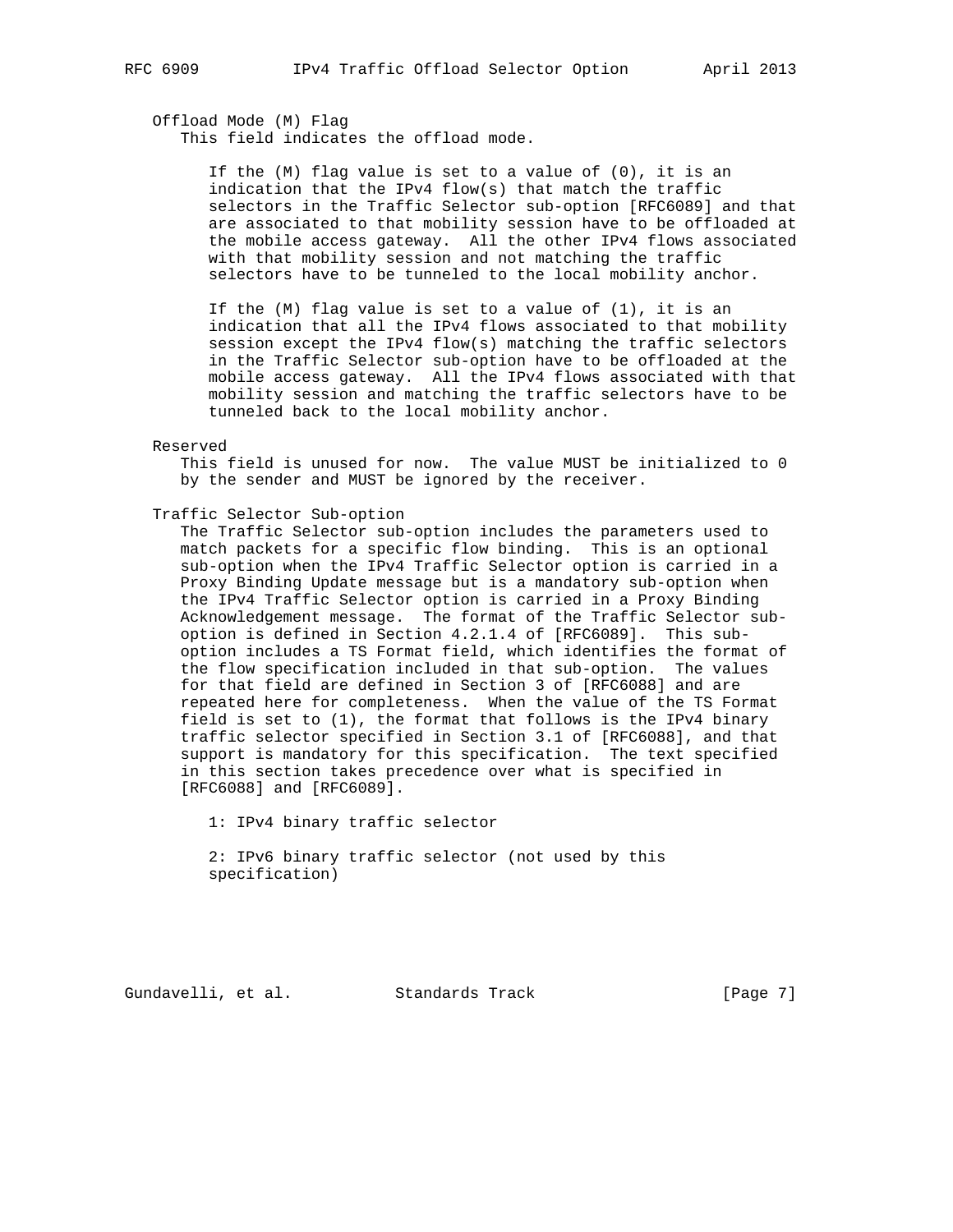# 3.2. MAG Considerations

- o If the mobile access gateway is configured to enable IPv4 traffic offload support, then it includes the IPv4 Traffic Offload Selector option (Section 3.1) in the Proxy Binding Update message that it sends to the local mobility anchor. Optionally, the mobile access gateway can also propose a specific offload policy.
	- \* The mobile access gateway MAY choose not to propose any specific IPv4 traffic offload policy but request the local mobility anchor for the offload policy. In this scenario, the IPv4 Traffic Offload Selector option that is carried in the Proxy Binding Update message does not include the Traffic Selector sub-option (see Section 3.1), and the (M) flag (see Section 3.1) in the option MUST be set to a value of (0). Including the IPv4 Traffic Offload Selector option in the Proxy Binding Update without the Traffic Selector sub-option serves as an indication that the mobile access gateway is not proposing any specific offload policy for that mobility session, but rather it makes a request to the local mobility anchor to provide the offload policy.
	- \* The mobile access gateway MAY choose to propose a specific IPv4 traffic offload policy by including the Traffic Selector sub option in the IPv4 Traffic Offload Selector option (see Section 3.1). The specific details on how the mobile access gateway obtains the mobile node's IPv4 traffic offload policy are outside the scope of this document. When this offload policy is included in the Proxy Binding Update message, it serves as a proposal to the local mobility anchor. The local mobility anchor can override with its own offload policy, or it can agree to the proposed policy. The offload policy has to be translated to a set of selectors that can be used to match the mobile node's IP flows, and these selectors have to be carried in the Traffic Selector sub-option. The Traffic Selector sub option MUST be constructed as specified in Section 4.2.1.4 of [RFC6089]. This sub-option includes a TS Format field, which identifies the format of the flow specification included in the sub-option. The values for that field and the corresponding message format are defined in Section 3.1 of [RFC6088]. Considerations from Section 3.1 apply with respect to setting the Offload Mode (M) flag.
- o When sending a Proxy Binding Update either for Binding Lifetime Extension or for Binding De-Registration, the mobile access gateway SHOULD copy the IPv4 Traffic Offload Selector option from the initial Proxy Binding Update message. Considerations from Sections 6.9.1.3 and 6.9.1.4 of [RFC5213] MUST be applied.

Gundavelli, et al. Standards Track [Page 8]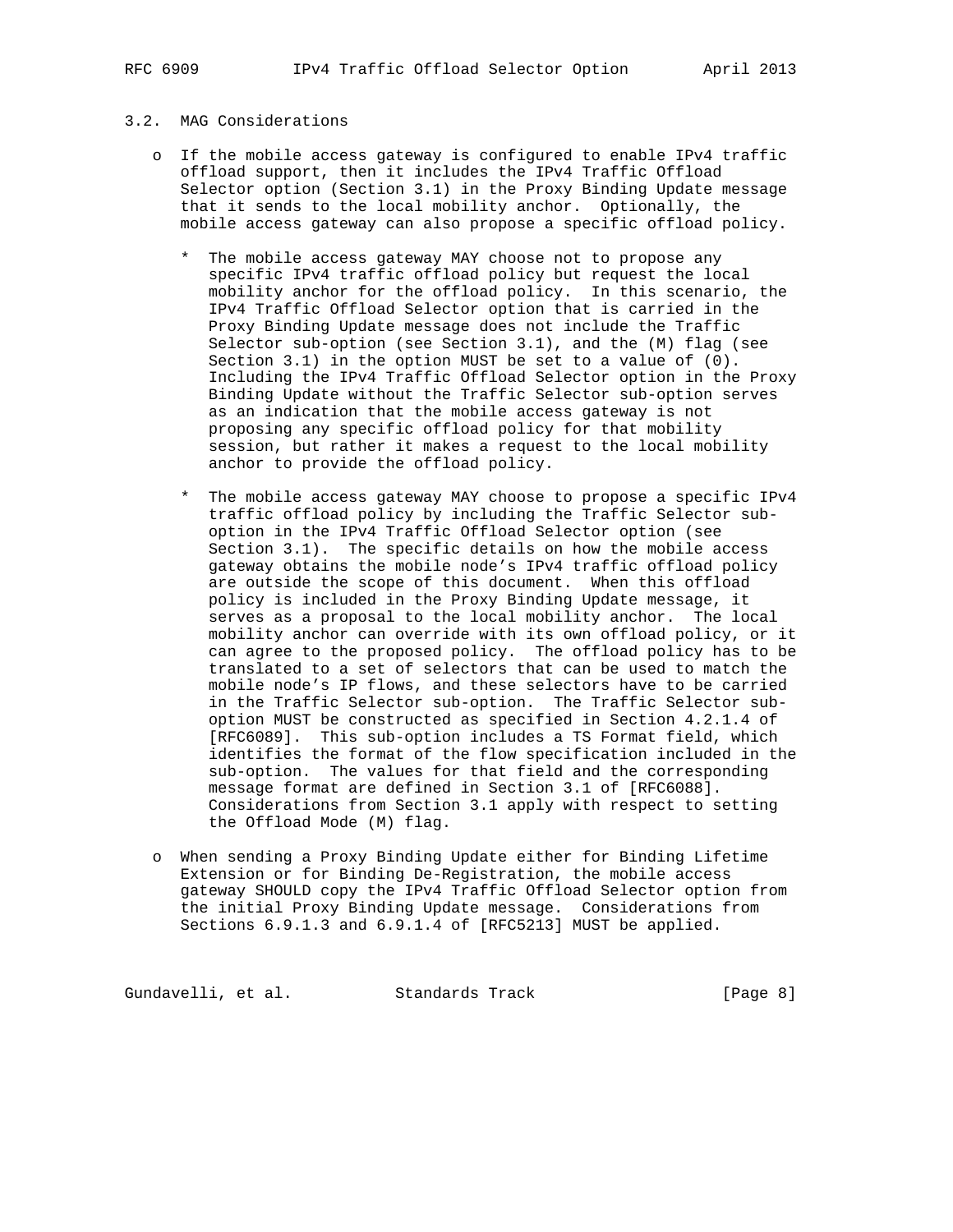- - o If the mobile access gateway is not configured to support IPv4 traffic offload support as specified in this specification, but if the received Proxy Binding Acknowledgement message has the IPv4 Traffic Offload Selector option, then the mobile access gateway MUST ignore the option and process the rest of the message as per [RFC5213].
	- o If there is no IPv4 Traffic Offload Selector option in the Proxy Binding Acknowledgement message received from the local mobility anchor, it is an indication that the local mobility anchor did not enable IPv4 traffic offload support for that mobility session. Upon accepting the Proxy Binding Acknowledgement message, the mobile access gateway SHOULD NOT enable IPv4 traffic offload support for that mobility session.
	- o If there is an IPv4 Traffic Offload Selector option in the Proxy Binding Acknowledgement message, then the mobile access gateway SHOULD enable IPv4 traffic offload support for that mobility session. The mobility access gateway has to provision the data plane using the flow selectors present in the Traffic Selector sub-option. The IPv4 flows matching the flow selectors have to be offloaded or tunneled back based to the local mobility anchor based on the value of the Offload Mode (M) flag (see Section 3.1).
- 3.3. LMA Considerations
	- o If the received Proxy Binding Update message does not include the IPv4 Traffic Offload Selector option (Section 3.1), then the local mobility anchor MUST NOT enable IPv4 traffic offload support for that mobility session, and the Proxy Binding Acknowledgement message that will be sent in response MUST NOT contain the IPv4 Traffic Offload Selector option.
	- o If the Proxy Binding Update message includes the IPv4 Traffic Offload Selector option, but the local mobility anchor is not configured to support IPv4 traffic offload support, then the local mobility anchor will ignore the option and process the rest of the message as per [RFC5213]. This would have no effect on the operation of the rest of the protocol.
	- o If the Proxy Binding Update message has the IPv4 Traffic Offload Selector option and if the local mobility anchor is configured to support IPv4 traffic offload support, then the local mobility anchor MUST enable IPv4 traffic offload support for that mobility session. The Proxy Binding Acknowledgement message that will be sent in response MUST include the IPv4 Traffic Offload Selector option. The following considerations apply with respect to constructing the IPv4 Traffic Offload Selector option.

Gundavelli, et al. Standards Track [Page 9]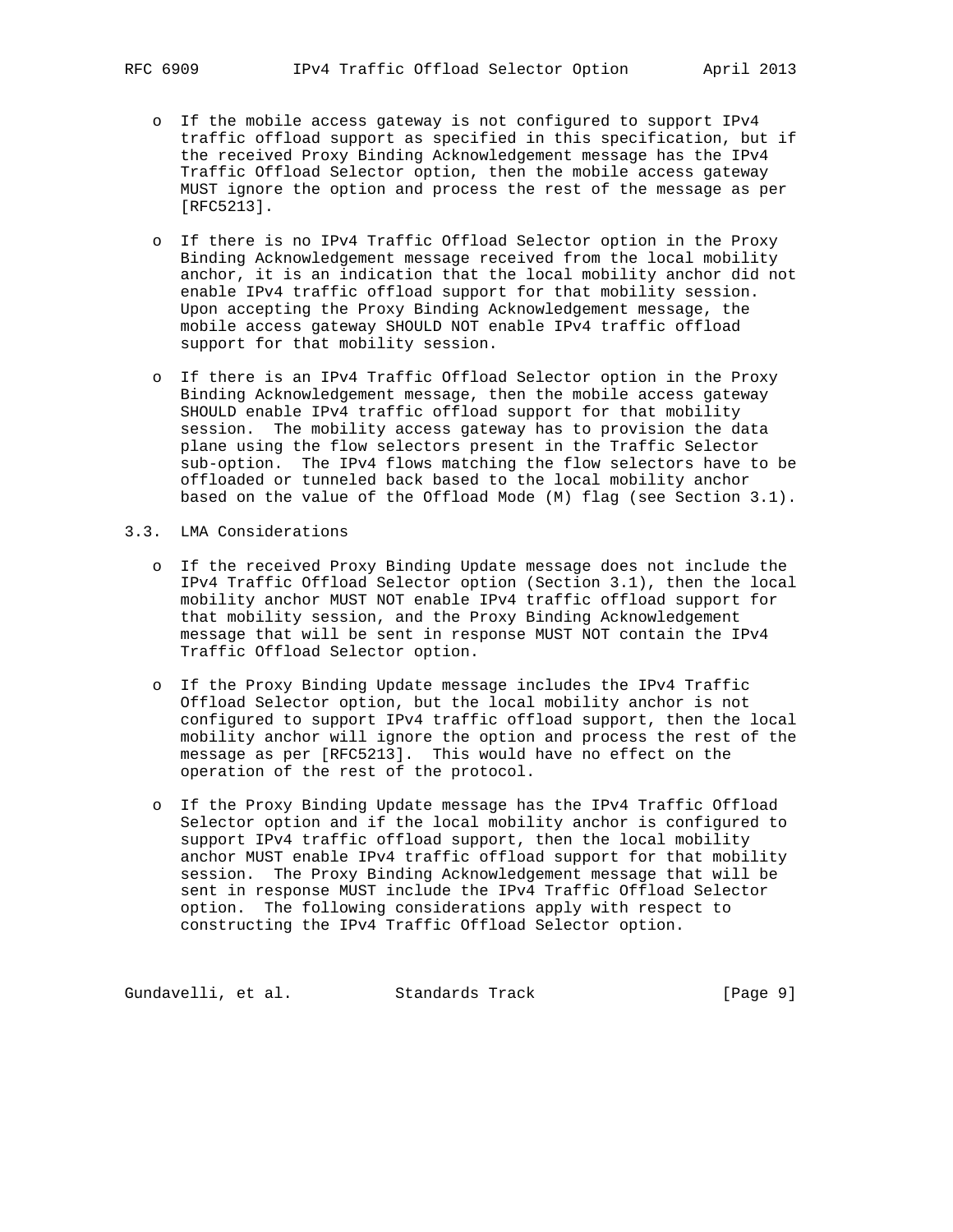- \* The local mobility anchor can obtain the offload policy from the local configuration store or from a network function such as AAA (Authentication, Authorization, and Accounting) or PCRF (Policy and Charging Rule Function). The offload policy has to be translated to a set of selectors that can be used to match the mobile node's IP flows, and these selectors have to be carried in the Traffic Selector sub-option. The Traffic Selector sub-option MUST be constructed as specified in Section 4.2.1.4 of [RFC6089]. Considerations from Section 3.1 apply with respect to the Offload Mode (M) flag setting.
- \* If the Proxy Binding Update message includes a specific IPv4 traffic offload policy proposal in the form of the Traffic Selector sub-option [RFC6089], then the local mobility anchor MAY choose to agree to that request by including the same IPv4 traffic offload policy in the Proxy Binding Acknowledgement message. This implies the local mobility anchor has agreed to the IPv4 traffic offload policy provided by the mobile access gateway. The local mobility anchor MAY also choose to override the request by including a different IPv4 traffic offload policy that it wants the mobile access gateway to enforce for that mobility session. This is entirely based on the policy configuration on the local mobility anchor.
- \* The IPv4 traffic offload policy that is sent to the mobile access gateway has to be specific to the mobility session identified using the Mobile Node Identifier option [RFC5213]. The offload policy MUST be specific to a mobile node's application traffic. The traffic selectors have to match only the mobile node's application traffic and MUST NOT match any other mobile node's IP traffic. Furthermore, control-plane traffic such as DHCP, Neighbor Discovery (ND), or any other IP traffic that is used for IP address configuration, mobility management, or other control-plane functions MUST NOT be subject to offload.
- \* The local mobility anchor MUST NOT make any changes to the mobile node's offload policy during the middle of a mobility session, as long as the mobile node continues to attach to the mobile access gateway that negotiated the offload policy. However, when the mobile node performs an inter-MAG handover, the new mobile access gateway may not be capable of supporting IP Traffic offload and in this scenario, the offload policy may change. Therefore, the IPv4 Traffic Selector option with the Traffic Selector sub-option that is delivered during the initial mobility signaling MUST be the same as the one that is delivered as part of the mobility signaling related to lifetime extension from the same mobile access gateway.

Gundavelli, et al. Standards Track [Page 10]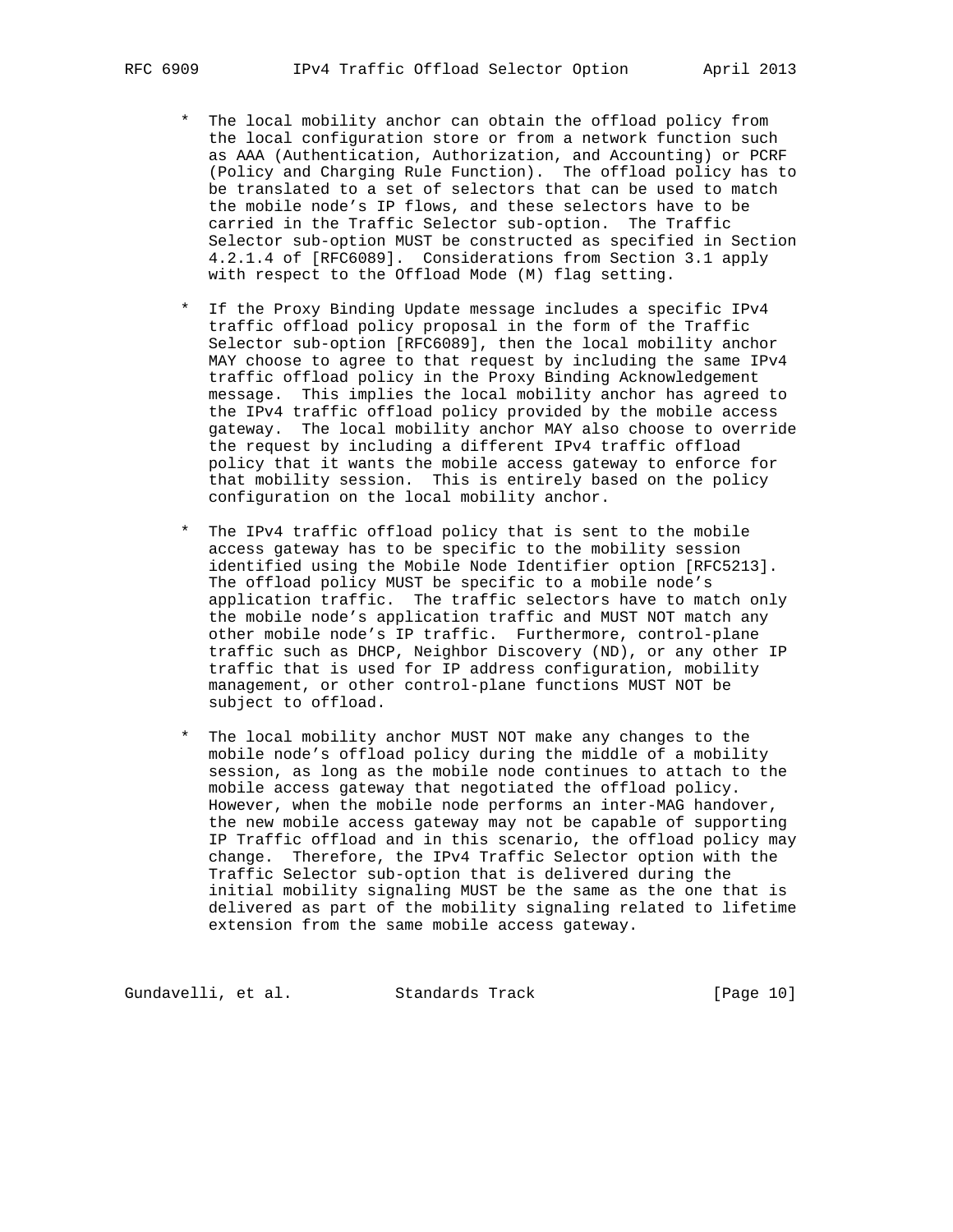### 4. Protocol Configuration Variables

 This specification defines the following configuration variable that controls the IPv4 traffic offload support feature. This configuration variable is internal to the system and has no bearing on interoperability across different implementations.

 The mobility entities, local mobility anchor, and the mobile access gateway have to allow these variables to be configured by the system management. The configured values for these protocol variables have to survive server reboots and service restarts.

## EnableIPv4TrafficOffloadSupport

 This flag indicates whether or not IPv4 traffic offload support needs to be enabled. This configuration variable is available at both the mobile access gateway and the local mobility anchor. The default value for this flag is set to (0), indicating that IPv4 traffic offload support is disabled.

 When this flag on the mobile access gateway is set to a value of (1), the mobile access gateway has to enable IPv4 traffic offload support for all mobility sessions, by specifically requesting the IPv4 traffic offload policy from the local mobility anchor by including the IPv4 Traffic Offload Selector option in the Proxy Binding Update message. If the flag is set to a value of (0), the mobile access gateway has to disable IPv4 traffic offload support for all mobility sessions.

 Similarly, when this flag on the local mobility anchor is set to a value of (1), the local mobility anchor has to enable IPv4 traffic offload support. If the local mobility anchor chooses to enable IPv4 traffic offload support when there is an offload policy specified for a mobile node, it has to deliver the IPv4 traffic offload policy to the mobile access gateway by including the IPv4 Traffic Offload Selector option in the Proxy Binding Acknowledgement message.

# 5. IANA Considerations

 Per this specification, IANA has assigned a new mobility option: the IPv4 Traffic Offload Selector option (53). This option is described in Section 3.1. The Type value for this option has been assigned from the same numbering space as allocated for the other mobility options [RFC6275].

Gundavelli, et al. Standards Track [Page 11]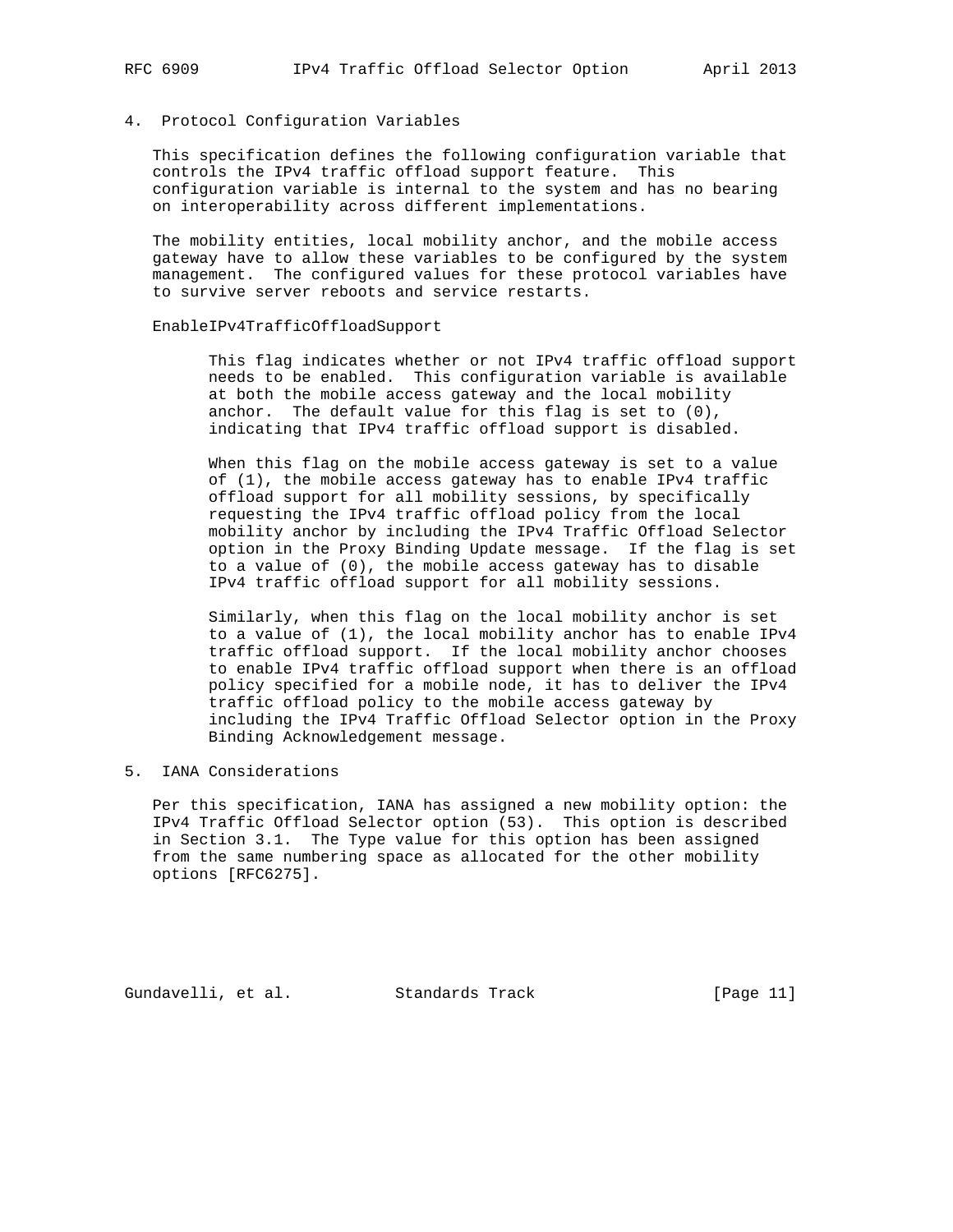### 6. Security Considerations

 The IPv4 Traffic Offload Selector option defined in this specification is for use in Proxy Binding Update and Proxy Binding Acknowledgement messages. This option is carried like any other mobility header option as specified in [RFC5213]. Therefore, it inherits from [RFC5213] its security guidelines and does not require any additional security considerations. Carrying IPv4 traffic offload selectors does not introduce any new security vulnerabilities.

 When IPv4 traffic offload support is enabled for a mobile node, the mobile access gateway selectively offloads some of the mobile node's IPv4 traffic flows to the access network. Typically, these offloaded flows get NAT translated, which essentially introduces certain vulnerabilities that are common to any NAT deployment. These vulnerabilities and the related considerations have been well documented in the NAT specification [RFC2663]. There are no additional considerations above and beyond what has already been documented by the NAT specifications and that are unique to the approach specified in this document.

 The mobile node's home network may be equipped with firewall and other security devices to guard against any security threats. When IPv4 traffic offload support is enabled, it potentially exposes the mobile node to some security risks in the access network. This threat can be mitigated by deploying the security features both in the access network and in the home network.

 When IPv4 traffic offload support is enabled for a mobile node, some of the IP flows are sent through the home network, and some other IP flows are routed through the access network. This potentially introduces some complexity with respect to enabling diagnostics or monitoring on the user traffic. The tools that are used for such diagnostics have to be aware of the offload policy that in enabled in the network.

7. Acknowledgements

 The authors would like to thank Ahmad Muhanna, Basavaraj Patil, Carlos Bernardos, Eric Voit, Frank Brockners, Hidetoshi Yokota, Marco Liebsch, Mark Grayson, Pierrick Seite, Ryuji Wakikawa, Steve Wood, Barry Leiba, Sean Turner, Pete Resnick, Wesley Eddy, Mary Barnes, Vincent Roca, Ralph Droms, Scott Bradner, Stephen Farrell, Adrian Farrel, Benoit Claise, and Brian Haberman for all the reviews and discussions related to the topic of IPv4 traffic offload.

Gundavelli, et al. Standards Track [Page 12]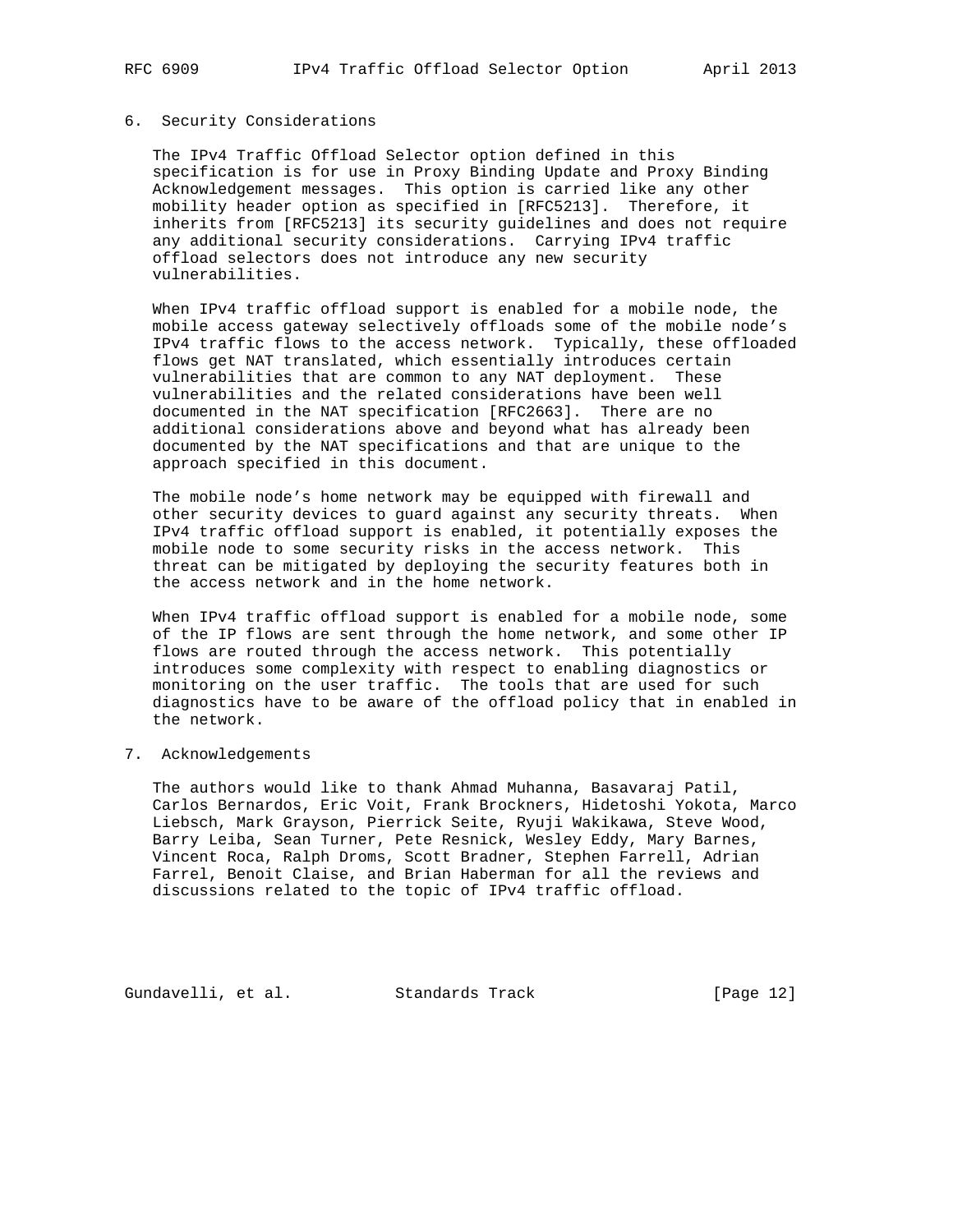# 8. References

- 8.1. Normative References
	- [RFC2119] Bradner, S., "Key words for use in RFCs to Indicate Requirement Levels", BCP 14, RFC 2119, March 1997.
	- [RFC5213] Gundavelli, S., Leung, K., Devarapalli, V., Chowdhury, K., and B. Patil, "Proxy Mobile IPv6", RFC 5213, August 2008.
	- [RFC5844] Wakikawa, R. and S. Gundavelli, "IPv4 Support for Proxy Mobile IPv6", RFC 5844, May 2010.
	- [RFC6088] Tsirtsis, G., Giarreta, G., Soliman, H., and N. Montavont, "Traffic Selectors for Flow Bindings", RFC 6088, January 2011.
	- [RFC6089] Tsirtsis, G., Soliman, H., Montavont, N., Giaretta, G., and K. Kuladinithi, "Flow Bindings in Mobile IPv6 and Network Mobility (NEMO) Basic Support", RFC 6089, January 2011.
	- [RFC6275] Perkins, C., Johnson, D., and J. Arkko, "Mobility Support in IPv6", RFC 6275, July 2011.
- 8.2. Informative References
	- [RFC2663] Srisuresh, P. and M. Holdrege, "IP Network Address Translator (NAT) Terminology and Considerations", RFC 2663, August 1999.
	- [RFC5101] Claise, B., "Specification of the IP Flow Information Export (IPFIX) Protocol for the Exchange of IP Traffic Flow Information", RFC 5101, January 2008.
	- [TS23402] 3GPP, "Architecture enhancements for non-3GPP accesses", 2010.

Gundavelli, et al. Standards Track [Page 13]